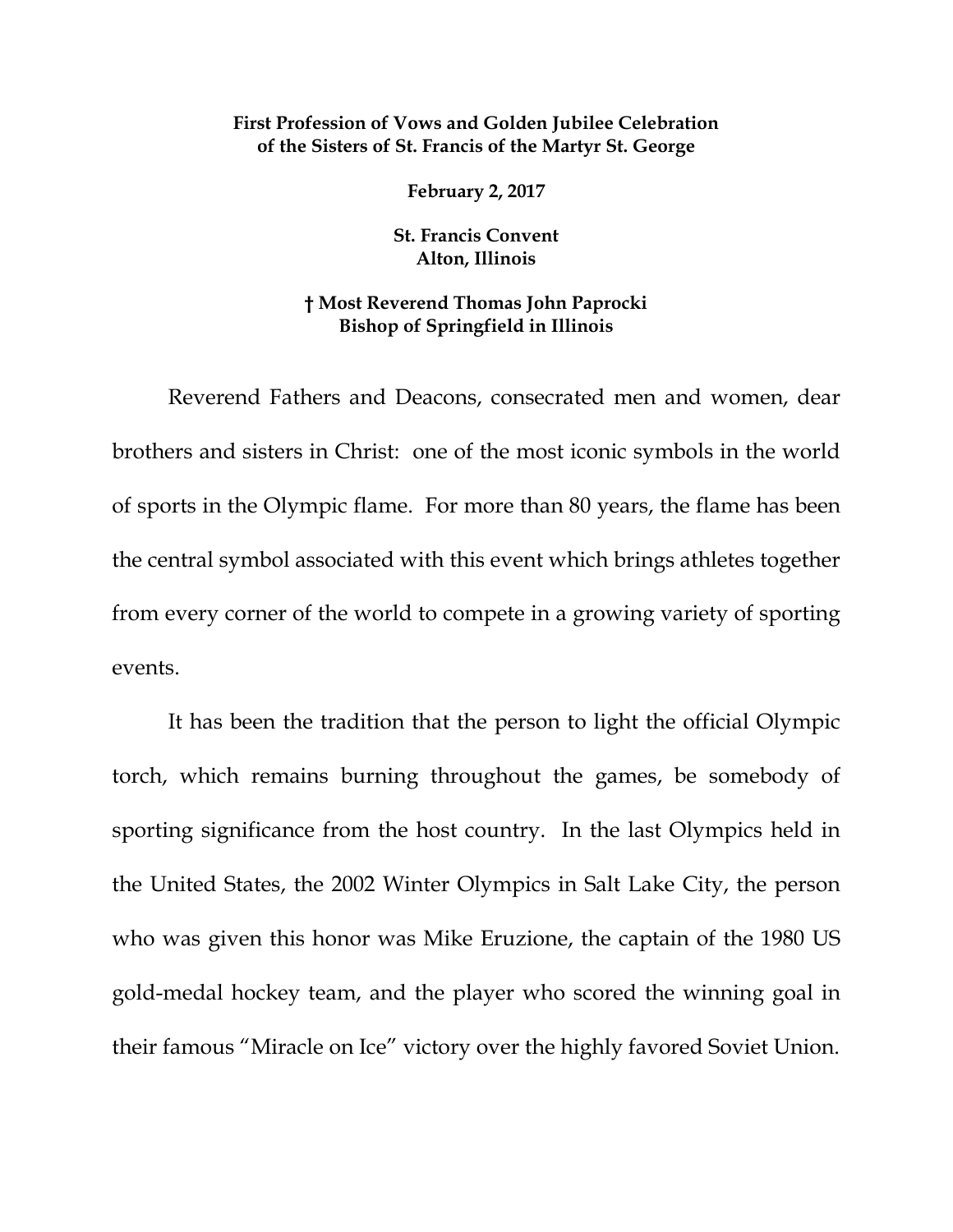As he prepared to light the cauldron at the top of the Olympic stadium, Eruzione waved for his teammates who were standing nearby to join him and they all lit the torch together in a gesture acknowledging that their success was not the result of one man alone, but of the whole team who worked together to achieve one of the most memorable victories in Winter Olympics history, a victory celebrated not just by that team, but by the entire country.

This image is a fitting one for the Feast of the Presentation which the Church celebrates today. As Mary and Joseph presented their child in the Temple, the prophet Simeon praised the Lord, proclaiming that Jesus is "a light for revelation to the Gentiles, and glory for your people Israel" (Luke 2:32). This light, which has come into the world, is meant to draw all people together from every corner of the world so that they might share in the victory that He would accomplish over sin and death in His Passion, Death, and Resurrection.

Unlike the 1980 US Olympic gold-medal hockey team, this victory *is* the result of one man, for He alone was able to accomplish the defeat of our ancient enemy. However, that victory was won for the purpose of us all, so

2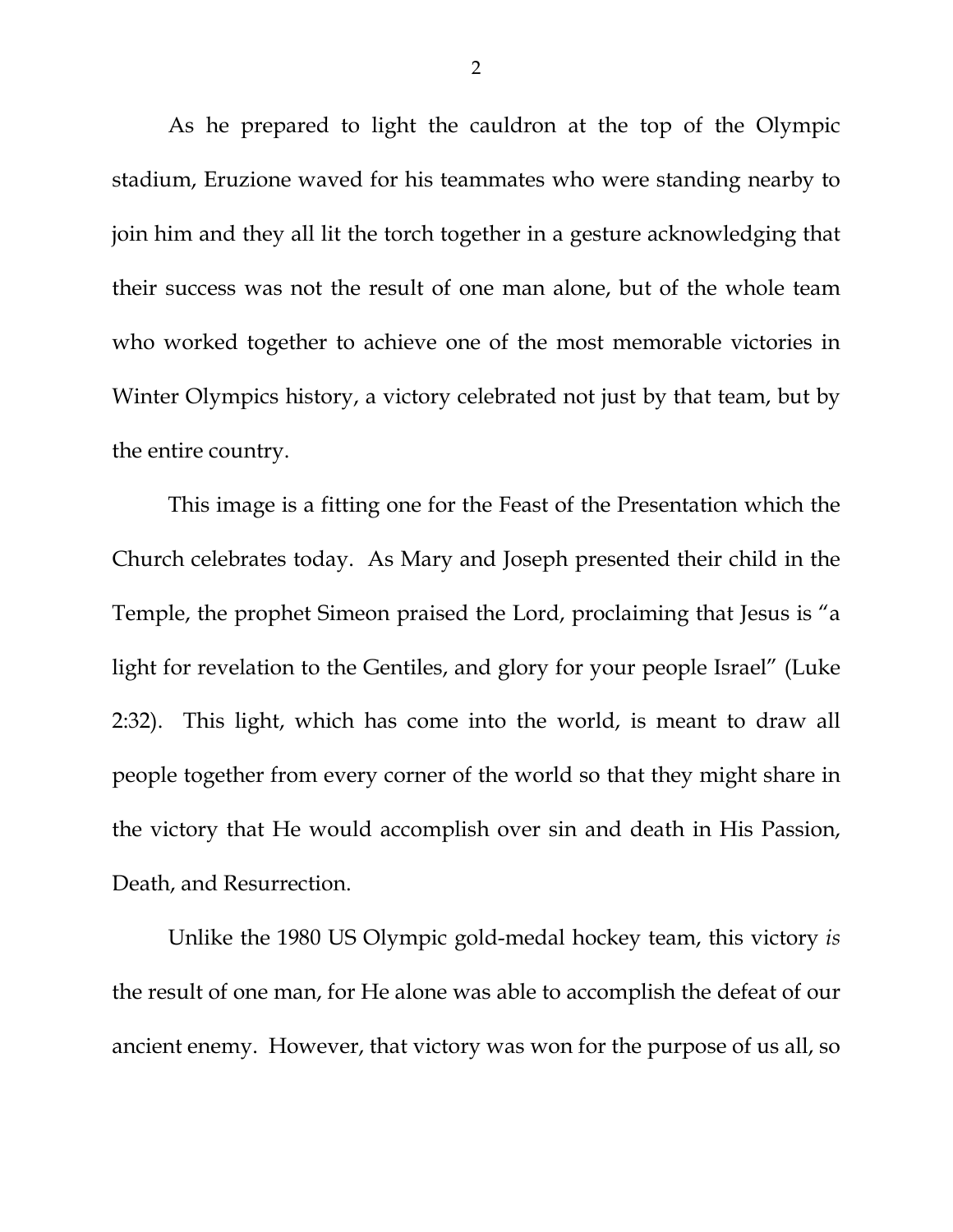that we too might share in the fruits of His victory, namely new life in Christ and the possibility of eternal life in Heaven.

The Feast of the Presentation also has a special connection to the consecrated religious life. In fact, twenty years ago, Pope St. John Paul II decreed that this feast day should be celebrated as the World Day of Consecrated Life. The Holy Father, referring to the Gospel passage of the Presentation of Jesus in the Temple, said the following:

In this way the Presentation of Jesus in the Temple is an eloquent icon of the total offering of one's life for all those who are called to show forth in the Church and in the world, by means of the evangelical counsels "the characteristic features of Jesus -- the chaste, poor and obedient one."[1](#page-7-0)

It is therefore fitting that we gather today for this special celebration in which we will witness the First Profession of these vows by Sister Pieta as she begins her life of consecration in this religious community. We are also blessed to celebrate the Golden Jubilee of Sister Mary Gabriel, who has faithfully lived her life of religious consecration for sixty years.

Normally, the profession of vows and the celebration of jubilees take place at separate liturgies, highlighting the unique nature of each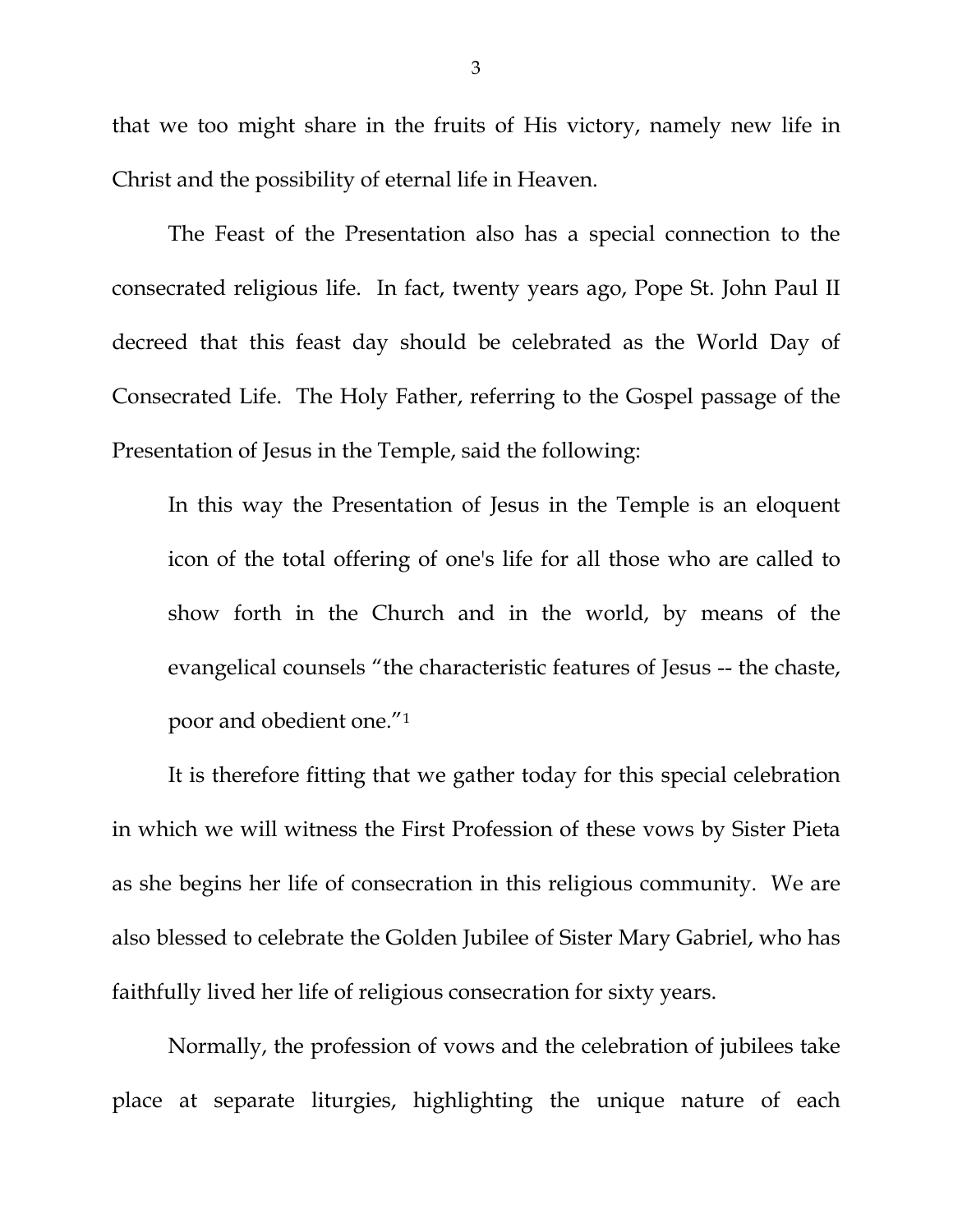milestone. Today, we have the privilege of looking at both, seeing consecrated religious life in a much broader way from the early stages of the journey to the final stretch that culminates in being welcomed into the fullness of life in Christ in Heaven.

While there are differences to be observed in these two milestones, there are also similarities. In our Gospel for today's Mass, Jesus urges His disciples: "Remain in my love" (John 15:9). It is that light of His love that burns in the heart of each of you and keeps you firmly rooted in this way of life.

For you, Sister Pieta, that fire of Christ's love has drawn you here and consumed you with the desire, as St. Paul says in the first reading, to accept "the loss of all things" so that you might "gain Christ and be found in him" (Philippians 3:8-9) through a life of poverty, chastity, and obedience. You are about to profess that you desire to belong to Him alone, and through that belonging to Him, to be that light which makes His merciful love visible to the world around you.

For you, Sister Mary Gabriel, the fire of Christ's love has continued to burn in your heart for these past 60 years. That fire has undoubtedly been a purifying agent in your life so that what shines forth is brighter and purer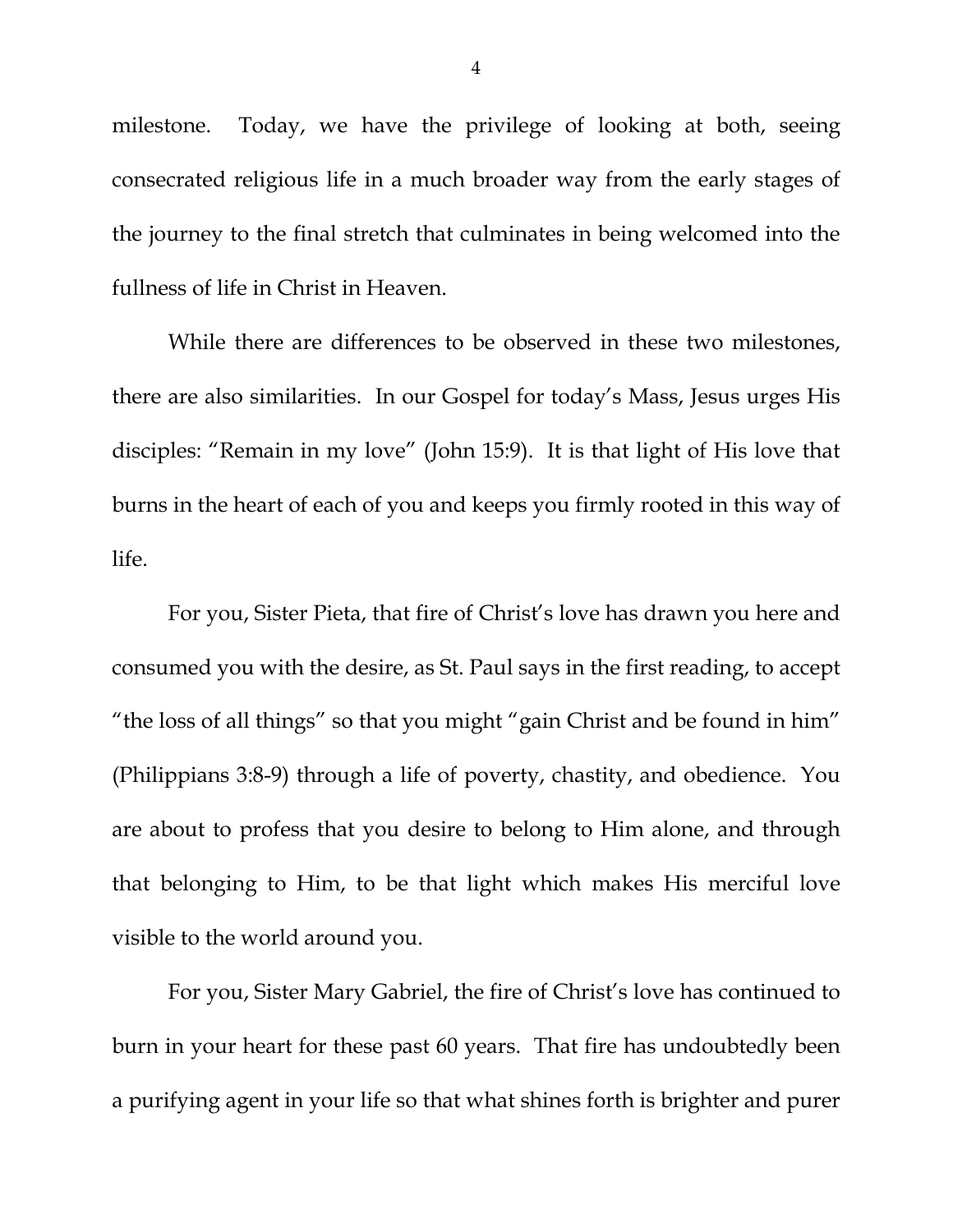than when you were first consecrated to this way of life so many years ago. And yet, as you will express later in this liturgy, you desire to live with an even greater perfection as you look forward to being more deeply integrated into the love that the Lord has kindled in your heart.

The words of St. Paul in our first reading provide a fitting summary of where you are at this stage of your journey, as he writes: "It is not that I have already taken hold of it or have already attained perfect maturity, but I continue my pursuit in hope that I may possess it, since I have indeed been taken possession of by Christ [Jesus]" (Philippians 3:12). While you have much to be thankful for in your many years of religious life, you are called to make it your longing not to dwell on the memories of the past, but to continue moving forward, as St. Paul once again so clearly articulates: "forgetting what lies behind but straining forward to what lies ahead, I continue my pursuit toward the goal, the prize of God's upward calling, in Christ Jesus" (Philippians 3:13-14).

The witness of these two sisters on their special day is an invitation to all of you, dear sisters, who make up this community of the Sisters of St. Francis of the Martyr St. George. Those of you who are young can look with hope to the future, seeing in those who are older the joy of a life well-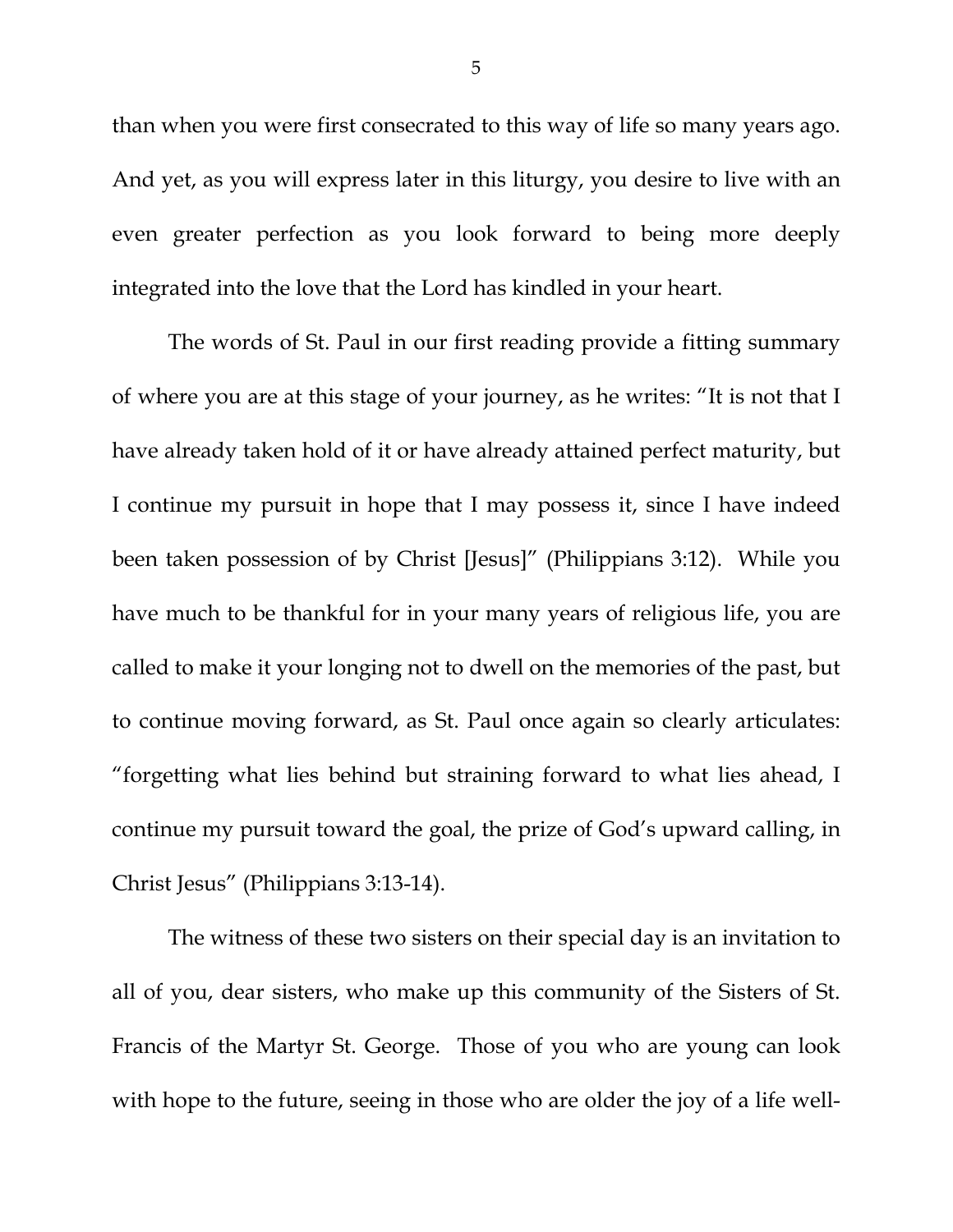lived. These older sisters have had their lives molded by Christ by conforming them more closely to the Cross, an experience that will bring suffering at times, but always with the sweetness of knowing that the Lord, who is the love of your life, will never abandon you, but will always give you the strength to become more perfect through those sufferings. Be eager to learn from their wisdom and experience so as to benefit richly from the gift of their presence in the community.

For the older sisters, you can look with hope on those who are younger, seeing in them the love of Christ burning brightly as they eagerly desire to carry on the charism of this community to which you have dedicated your lives. Your efforts have not been in vain, and even if you cannot engage in the apostolic work that you once were able to do, you can make Christ's merciful love visible to these, your sisters, by offering your prayers, sacrifices, wisdom, and love, thus encouraging them to build upon the foundations to which you have contributed through your life in this community.

In one of his final homilies before entering into a life of more dedicated prayer and penance in preparation for the final leg of his journey here on earth, Pope Benedict XVI addressed the consecrated religious of the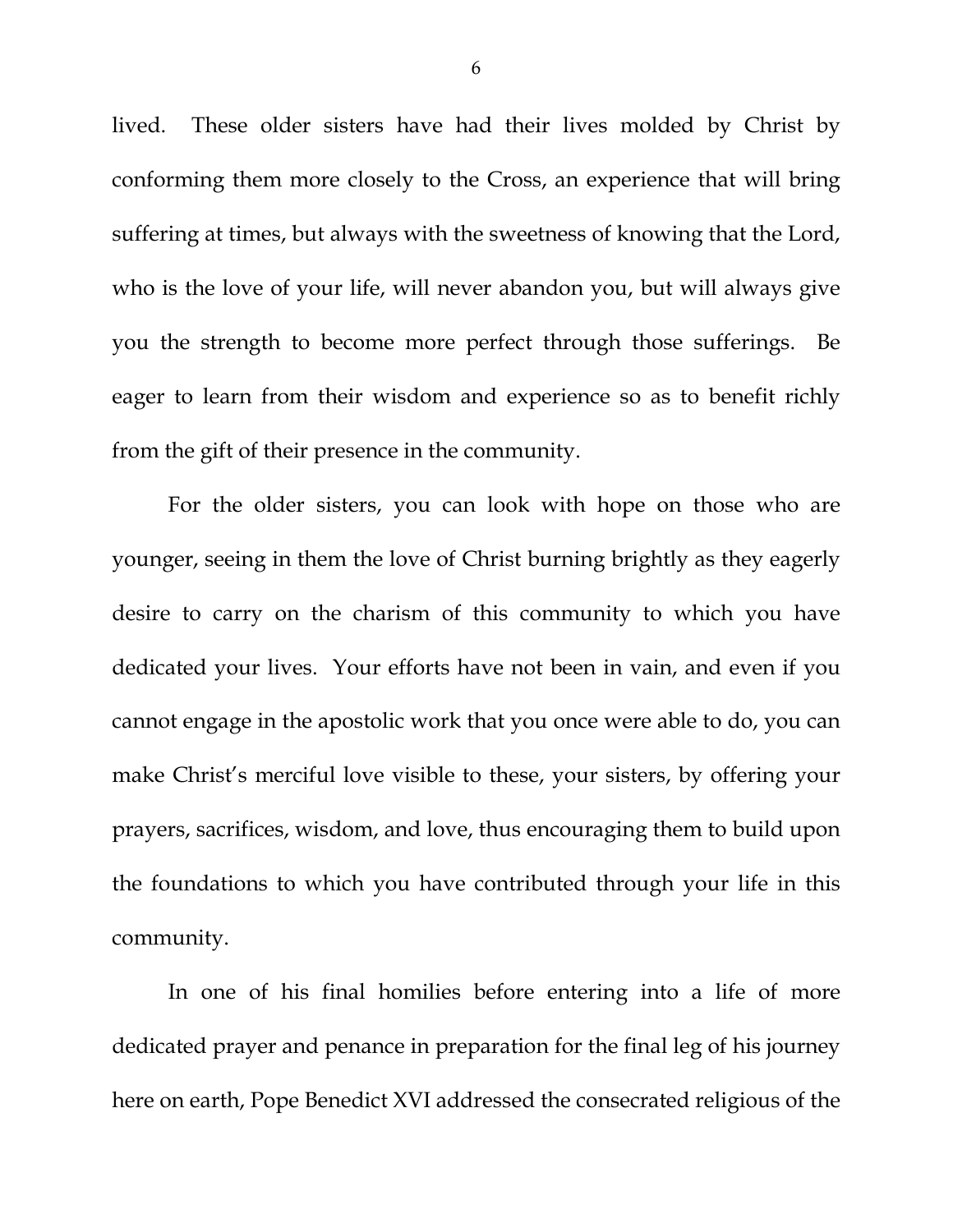world with words that beautifully summarize our celebration today of these two sisters and of your common celebration of the gift of consecrated religious life. He said the following:

Lastly, I invite you to renew the faith that makes you pilgrims bound for the future. By its nature the consecrated life is a pilgrimage of the spirit in quest of a Face that is sometimes revealed and sometimes veiled…May this be the constant yearning of your heart, the fundamental criterion that guides you on your journey, both in small daily steps and in the most important decisions.<sup>[2](#page-7-1)</sup>

May the Eucharist, which we are about to receive, nourish you, dear sisters, as that bread for the journey which you need in order to persevere in running the race that lies ahead of you, so that you may reach the finish line of this pilgrim journey of faith. There, you hope to receive neither a medal nor a crown. Rather, you hope enter into the blessed company of those who have completed the journey ahead of you, and who are urging you on to enter into the presence of your Beloved and to look with joy upon His Face for all of eternity.

In closing, I would like to sing a song that sets this message to music. Last summer at World Youth Day in Krakow, about 20,000 young people